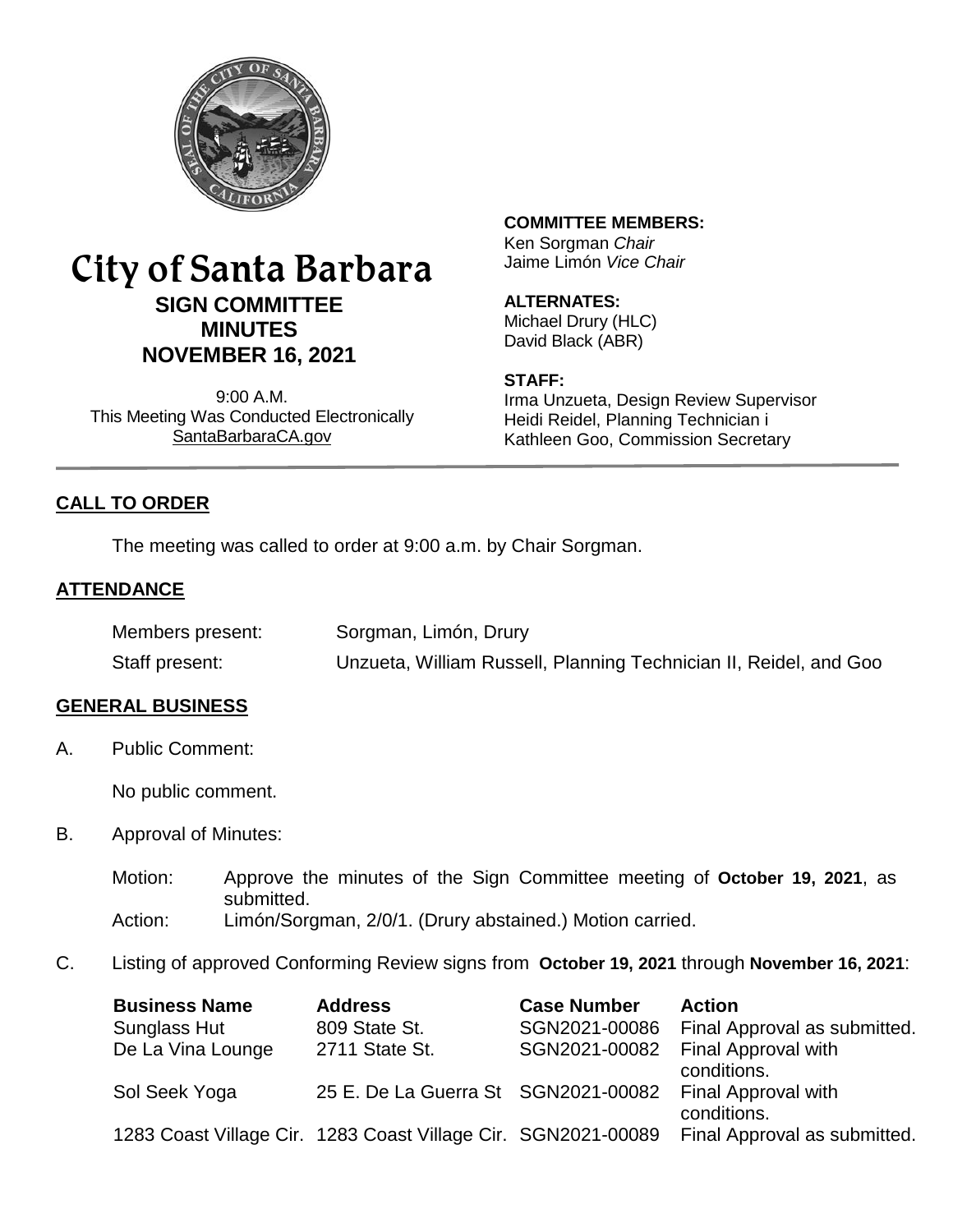D. Announcements, requests by applicants for continuances and withdrawals, future agenda items, and appeals:

No announcements.

- E. Subcommittee Reports:
	- 1. Vice Chair Limón reported that he and Chair Sorgman are prepared to commence the El Pueblo Viejo Bracket Ad Hoc Subcommittee, and will provide photographs to share at the meeting. Since in-person meetings are not being held at this time, staff agreed to facilitate the virtual Ad Hoc Subcommittee meetings through Zoom.
	- 2. Ms. Unzueta informed the Sign Committee that Advisory Group Interviews are currently underway, and reminded Vice Chair Limón to contact the City Clerk's Office regarding the interview process; otherwise, reappointment cannot be guaranteed.

#### **(9:10AM) CONTINUED ITEM: CONCEPT REVIEW**

#### **1. [316 N MILPAS ST](https://www.santabarbaraca.gov/civicax/filebank/blobdload.aspx?BlobID=241098)**

| Assessor's Parcel Number: 031-371-022 |                        |
|---------------------------------------|------------------------|
| Zone:                                 | $C-G$                  |
| <b>Application Number:</b>            | SGN2021-00040          |
| Owner:                                | Jose M. Yobe           |
| Applicant:                            | Wasantha Mohottige     |
| <b>Business Name:</b>                 | <b>MILPAS TAQUERIA</b> |

(Proposal for one 6.25 square foot, internally illuminated wall sign and one 10.0 square foot, nonilluminated wall sign. Total existing signage is 79.1 square feet and total proposed signage is 16.25 square feet. Total building frontage is 62.0 square feet. Applicant is requesting two exceptions: one to exceed the maximum allowed signage area and one to place a sign above the roof line.)

#### **Second review. Project last reviewed on September 7, 2021.**

Actual time: 9:04 a.m.

Present: Wasantha Mohottige, Applicant; and Victor Rodriguez, Agent

Public comment opened at 9:08 a.m., and as no one wished to speak and no written comment was submitted, it closed.

#### **Motion: Continued to Conforming Review with comments:**

- 1. The Board appreciates the changes made to the proposed signage, and the removal of the previously proposed menu sign.
- 2. For both Signs A and B, increase the spacing between the words "Milpas" and "Taqueria."
- 3. Reduce Sign B to a 4-foot length in order to alleviate the crowding at the top of the sign.

Action: Limón/Drury, 3/0/0. Motion carried.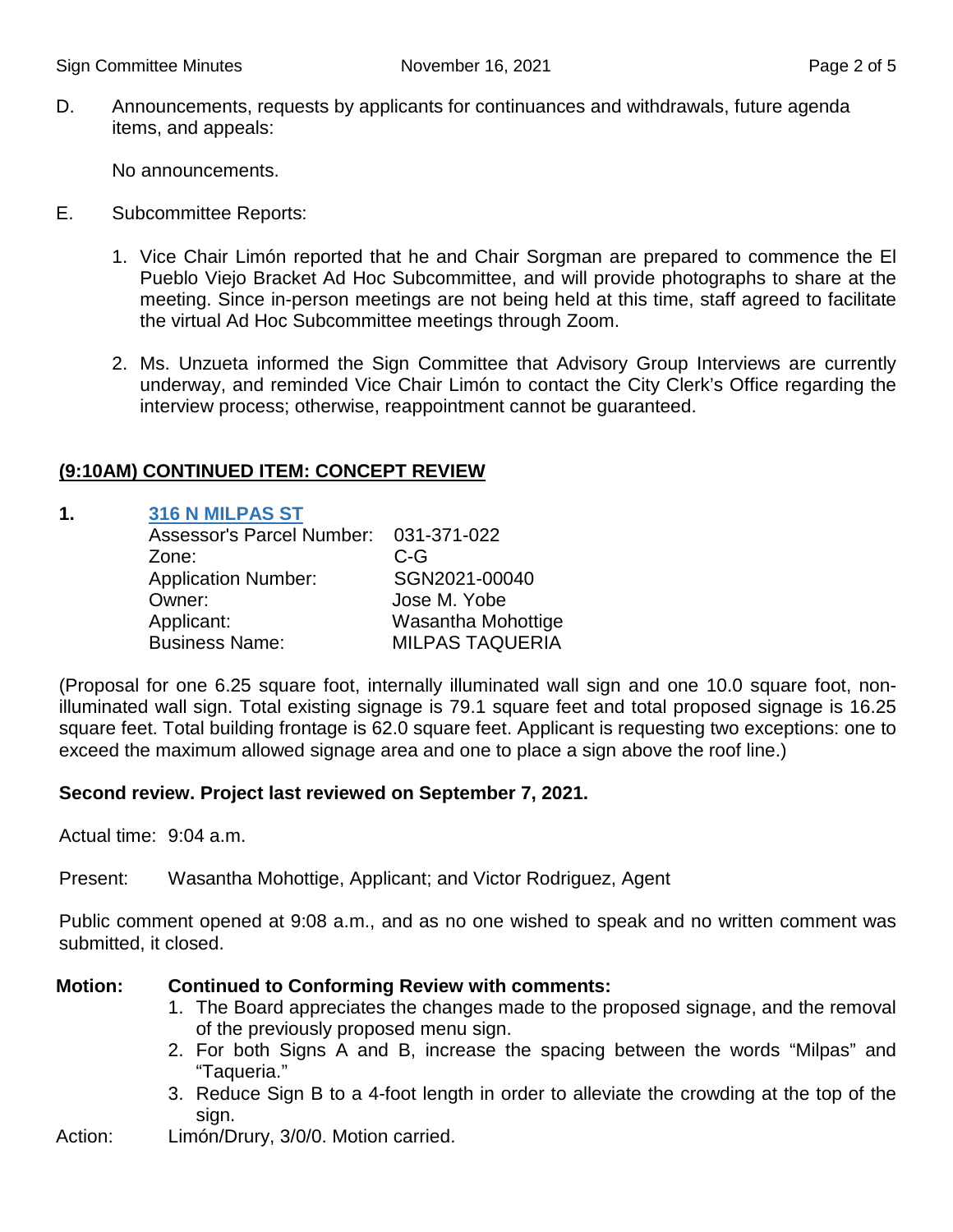#### **(9:30AM) CONTINUED ITEM: CONCEPT REVIEW**

#### **2. [2 W MISSION ST](https://www.santabarbaraca.gov/civicax/filebank/blobdload.aspx?BlobID=241099)**

| Assessor's Parcel Number: 025-311-013 |                      |
|---------------------------------------|----------------------|
| Zone:                                 | $C-G$                |
| <b>Application Number:</b>            | SGN2021-00079        |
| Owner:                                | <b>Tami Stoddard</b> |
| Applicant:                            | Wasantha Mohottige   |
| <b>Business Name:</b>                 | <b>GRAY CAT</b>      |

(Proposal for two 7.3 square foot non-illuminated wall signs and one 11.0 square foot non-illuminated wall sign. There are three signs proposed for a total of 25.6 square feet. Total building frontage is 34 feet. The building is located in El Pueblo Viejo Historic Landmark District. This project was continued from Conforming Review.)

#### **Second review. Project was continued from Conforming Review on October 14, 2021.**

Actual time: 9:27 a.m.

Present: Wasantha Mohottige, Applicant

Public comment opened at 9:29 a.m., and as no one wished to speak and no written comment was submitted, it closed.

#### **Motion: Continued to Conforming Review with comments:**

- 1. Sign C at the side of the building is acceptable as submitted.
- 2. Reduce Sign A, "Gray Cat Frame Shop" to a 90-inch maximum length.
- 3. Either reduce the letter height for Sign B to 3 inches with the sign reduced proportionally or reduce Sign B and convert it to a window sign.
- Action: Limón/Sorgman, 3/0/0. (Motion carried.

#### **(9:50AM) CONTINUED ITEM: CONCEPT REVIEW**

#### **3. [3835 STATE ST #C154](https://www.santabarbaraca.gov/civicax/filebank/blobdload.aspx?BlobID=241100)**

| Assessor's Parcel Number: 051-010-013 |                                        |
|---------------------------------------|----------------------------------------|
| Zone:                                 | C-G/USS                                |
| <b>Application Number:</b>            | SGN2021-00044                          |
| Owner:                                | <b>Nettleship Family Trust 3/18/93</b> |
|                                       | Patricia S. Nettleship, Trustee        |
| Applicant:                            | Patricia Rios                          |
| <b>Business Name:</b>                 | PHENIX SALON SUITES                    |

(Proposal for one 35 square foot internally illuminated hanging sign and one 21 square foot internally illuminated wall sign. Total signage requested is 56 square feet. Total street frontage is 66 feet. Applicant is requesting an exception to exceed the maximum allowed lettering height.)

#### **Second review. Project last heard on October 19, 2021.**

Actual time: 9:48 a.m.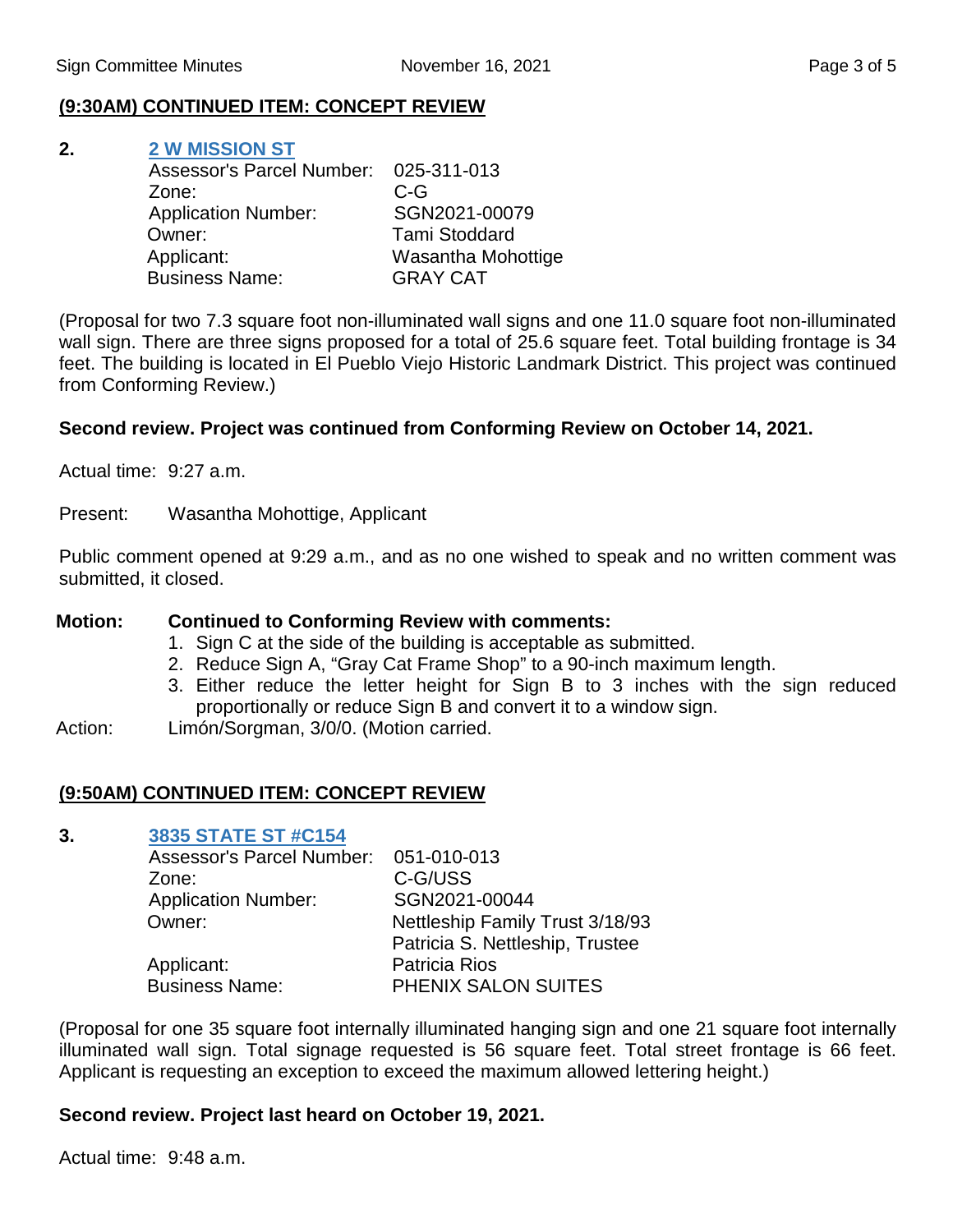Sign Committee Minutes November 16, 2021 Page 4 of 5

Present: Victor Rodriguez, Applicant; and Aaron Pratt, Agent for the Owner

Public comment opened at 9:55 a.m., and as no one wished to speak and no written comment was submitted, it closed.

## **Motion: Final Approval with the condition that the applicant reduce the LED illumination levels to a 3500k maximum.**

Action: Sorgman/Drury, 3/0/0. Motion carried.

## **(10:10AM) NEW ITEM: CONCEPT REVIEW**

## **4. [3052 DE LA VINA ST](https://www.santabarbaraca.gov/civicax/filebank/blobdload.aspx?BlobID=241101)**

| Assessor's Parcel Number: 051-121-001 |
|---------------------------------------|
| C-G/USS                               |
| SGN2021-00053                         |
| Rodman Properties, Ltd.               |
| Nina Brentham                         |
| <b>STARBUCKS</b>                      |
|                                       |

(Proposal for three 9.0 square foot internally illuminated wall signs, and one 9.6 square foot externally illuminated ground sign. There are four signs proposed for a total of 36.6 square feet. Total building frontage is 55 feet.)

Actual time: 10:07 a.m.

Present: Nina Brentham, Applicant for Sign Industries, Inc.

Public comment opened at 10:09 a.m., and as no one wished to speak and no written comment was submitted, it closed.

**Motion: Final Approval with the condition that the applicant reduce the logo signs on the side elevations to a 24-inch maximum diameter, and the comment that the logo sign on the front elevation and the ground sign on the retaining wall are acceptable as submitted.** 

Action: Limón/Drury, 3/0/0. Motion carried.

## **(10:30AM) NEW ITEM: CONCEPT REVIEW**

#### **5. [3885 STATE ST](https://www.santabarbaraca.gov/civicax/filebank/blobdload.aspx?BlobID=241102)**

| Assessor's Parcel Number: 051-022-038 |                              |
|---------------------------------------|------------------------------|
| Zone:                                 | C-G/USS                      |
| <b>Application Number:</b>            | SGN2021-00091                |
| Owner:                                | Americana Independence, Ltd. |
| Applicant:                            | <b>Yung Truong</b>           |
| <b>Business Name:</b>                 | <b>COTTAGE URGENT CARE</b>   |

(Proposal for one 31.8 square foot internally illuminated wall sign, one 2.9 square foot window sign, and two 1.8 square foot window signs. There are four signs proposed for a total of 38.3 square feet. Total building frontage is 89 feet.)